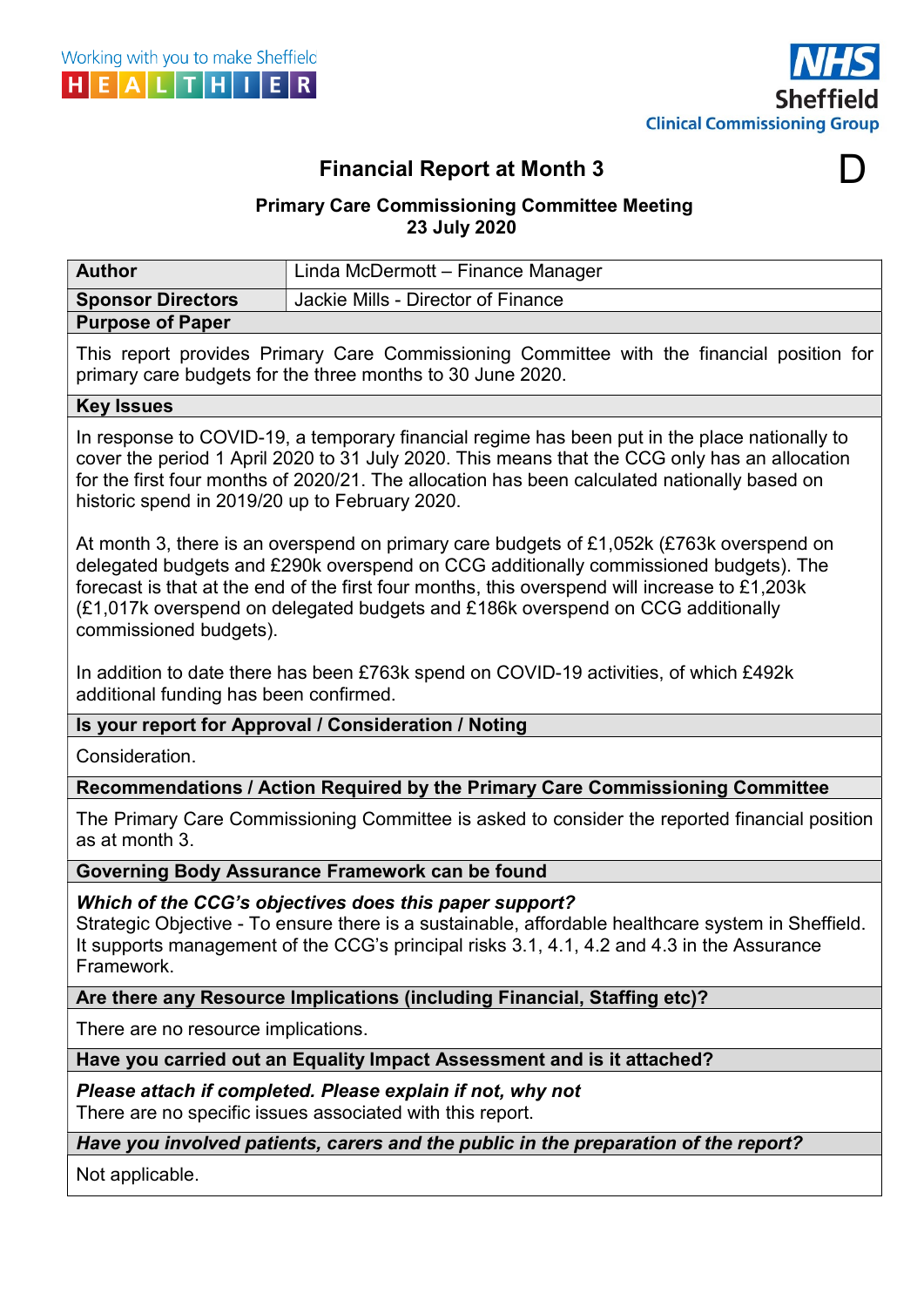

# Financial Report at Month 3

### Primary Care Commissioning Committee Meeting 23 July 2020

#### 1. Introduction

The purpose of this paper is to update the Committee on the financial position for the period April 2020 to June 2020 in relation to primary care budgets.

#### 2. New Financial Regime

The NHS financial regime was suspended from April  $1<sup>st</sup>$  2020 with the onset of COVID-19 and replaced initially with a new regime covering the period 1 April to 31 July. The key points of this new regime are:

- CCGs have been allocated a new Revenue Resource Limit for this 4-month period, based on a national calculation of expected expenditure.
- NHS England based the total allocation on each CCG's expenditure in months 1-11 of 2019/20, forecast forward for a full year and reduced on a straight line basis to 4/12ths.
- CCG budgets have been set on this basis as required by NHS E and these are the budgets against which we are monitored. CCGs were not able to move budgets as in normal years.
- Secondary care providers are being paid on a block contract, again nationally calculated.
- All expenditure relating to COVID-19 would be fully reimbursed to CCGs, subject to a validation from NHS England that spend is in line with guidance issued.
- Strong financial governance must be maintained throughout the period.

In summary the regime is very different to that which we have ever worked in previously. The aim of the new regime is to provide certainty for all organisations providing NHS-funded services that they will continue to be paid for the period April to July 2020. Recent announcements from NHS England/Improvement have confirmed that this financial regime will be extended for a further month to the end of August (and possibly September) but it is unclear what will be in place for the remaining months of the financial year.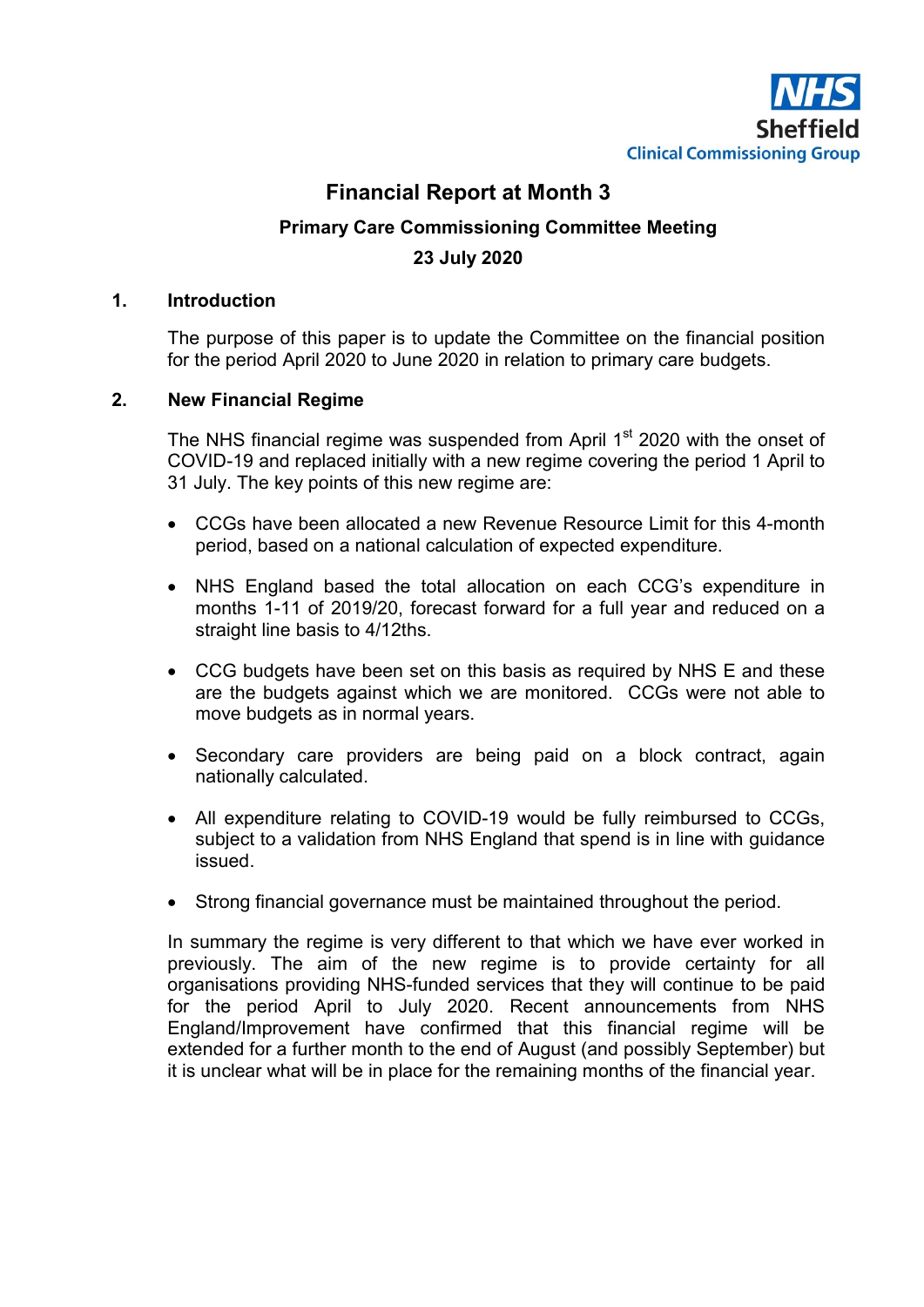#### 3. Approach to General Practice contracts

At the start of the pandemic, national guidance 'Next Steps on General Practice Response to Covid 19' was issued, on 19 March, noting that the key principle is that from 1 April we free up practices to prioritise workload according to what is necessary to prepare for and manage the outbreak, and therefore guarantee that income will be protected if other routine contracted work has to be substituted. This does not prevent us from continuing to measure activities (for example those undertaken with QOF) but it ceases to put 2020/21 income at risk for performance.

The CCG wrote to practices to supplement this guidance and confirm the arrangements to be put in place, at least up to the end of June. We are in the process of writing to practices to confirm the arrangements from July onwards, recognising that we have not yet had any confirmation of the funding available post July.

#### 4. Month 3 Financial Position

At month 3, there is an overspend on primary care budgets of £1,052k (£763k overspend on delegated budgets and £290k overspend on CCG additionally commissioned budgets). The forecast is that at the end of the first four months, this overspend will increase to £1,203k (£1,017k overspend on delegated budgets and £186k overspend on CCG additionally commissioned budgets).

#### 4.1 Delegated Budgets

PCCC approved the financial plan for 2020/21 in March 2020. This confirmed that the budget available for delegated primary care was £79.9m (which pro rata for 4 months would equate to £26.6m). The actual allocation received for the 4 months is £25.6m which is a shortfall of £1m compared to what we had anticipated; as summarised in the table below:

|                                                           | £'000    | £'000  |
|-----------------------------------------------------------|----------|--------|
| <b>Delegated - Allocation from NHS England</b>            | 83,347   |        |
| Recurrent Budget Transferred to CCG Commissioned Services | (4, 275) |        |
| <b>Revised Allocation</b>                                 |          | 79,072 |
| <b>Additional Allocations Announced:</b>                  |          |        |
| Care Homes Premium                                        |          | 267    |
| Increase in Practice Funding                              |          | 199    |
| Impact and Investment Fund                                |          | 402    |
| <b>Budget approved by PCCC for Primary Care Delegated</b> |          | 79,940 |
|                                                           |          |        |
| Pro rata budget for 4 months                              |          | 26,647 |
| Actual allocation confirmed for 4 months                  |          | 25,651 |
| Allocation shortfall                                      |          | (996)  |
| Made up of:                                               |          |        |
| Shortfall on baseline allocation                          |          | (707)  |
| Expected additional allocations not included              |          | (289)  |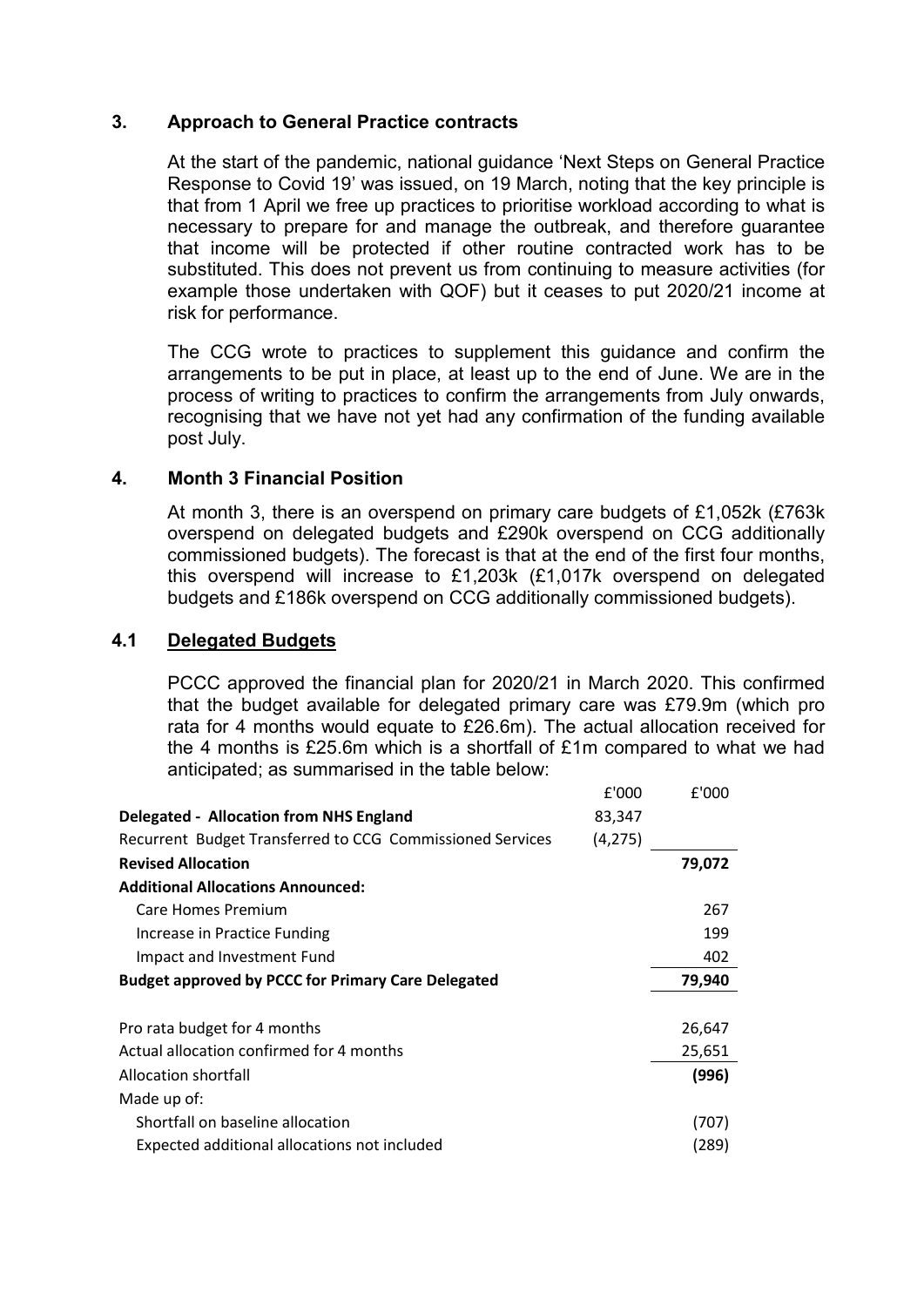The expectation was that where CCGs could justify any variances from the nationally calculated allocation, then they would receive a retrospective top-up to their allocations. Despite submitting a detailed explanation of all variances, not just in relation to primary care, we have not yet received confirmation that additional allocation will be made available and so we are continuing to report a deficit position (both for the CCG as a whole as well as specifically on primary care).

In addition, members will recall that at the time that the budget was set, there was an over-commitment of £1,050k that needed to be addressed in-year. Clearly given the circumstances that we find ourselves in there have been limited opportunities to identify further savings, although revised budget projections have managed to reduce this by £100k, leaving a residual shortfall of £950k.

The position at month 3 shows an overspend of £763k due to:

- Premises Developments £21k overspend on premises due to COVID-19 expenditure
- Unfunded cost pressure as highlighted in the budget paper: £236k overspend offset by unutilised reserves of £104k.
- Overspend of £610k which is the budget reduction we had to make to match the revised allocation for delegated budgets as part of the new financial regime, as well as non-receipt of the additional allocations previously announced,

The forecast position after 4 months is an overspend of £1,017k.

#### 4.2 Additional CCG Commissioned Expenditure

The allocation for locally commissioned primary care expenditure is more in line with the plan approved by PCCC in March. The main change to the budget is to transfer funding for the PQIS scheme (based on 4 months of the 2019/20 annual figure).

The position at month 3, in relation to Additional CCG Commissioned Expenditure, shows an overspend of £290k due to:

- PQIS overspend of £524k which is a result of the fact that whilst the allocation is based on 4 months spend, the full amount of spend has been incurred in the first quarter.
- Interpreting services underspend of £109k due to reduced activity in practices
- Underspends on reserves including winter reserve of £113k to date, but noting that although we have an allocation for winter in the first 4 months, spend will naturally relate to the latter months of the financial year.
- Other activity variances particularly on database activity due to the need to ensure that practice income is not affected by COVID-19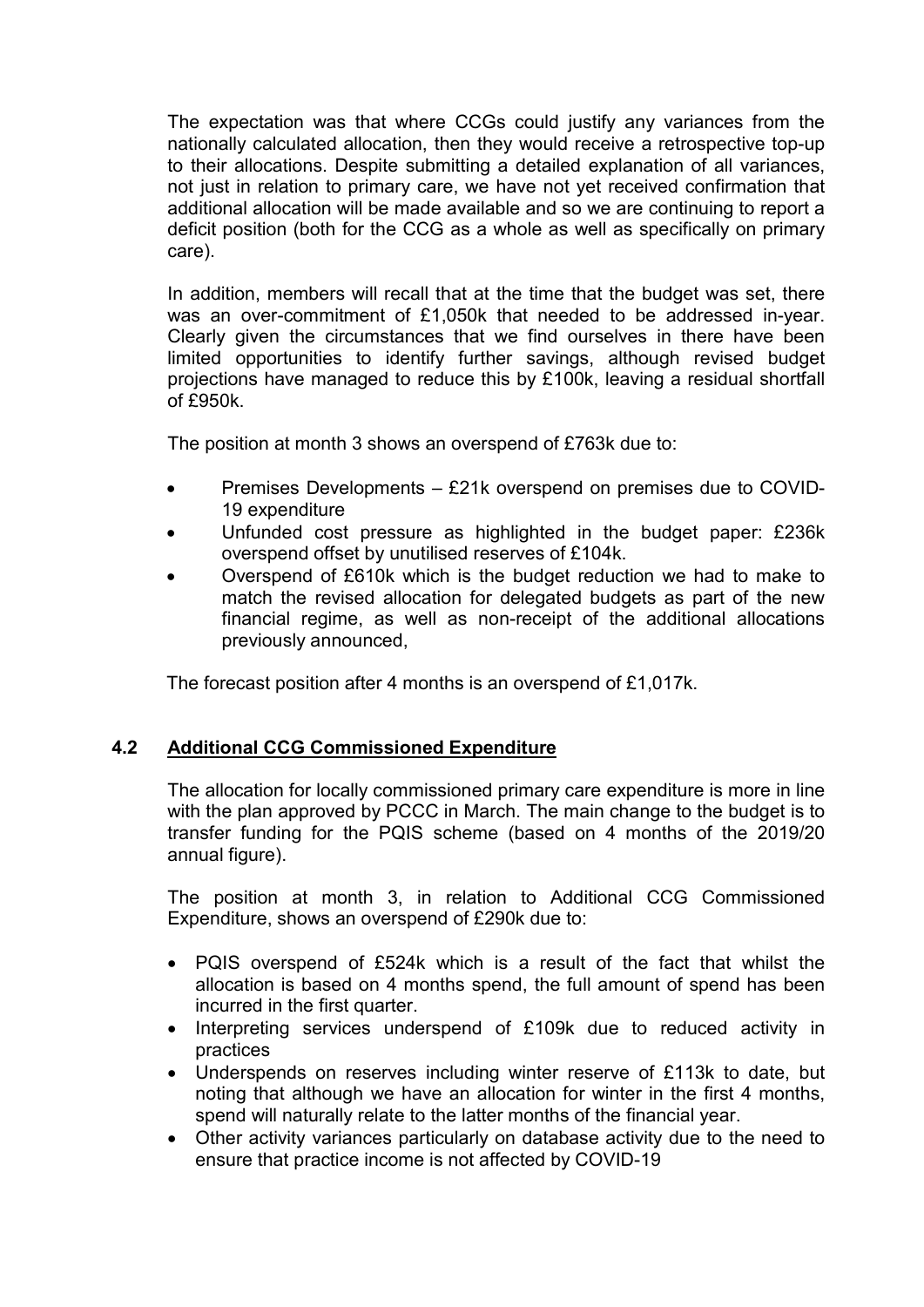The forecast position after 4 months is an overspend of £186k.

#### 5. Additional, Exceptional Expenditure Regarding COVID-19

In addition to the notified allocation, the CCG can claim for additional, exceptional expenditure incurred in response to the pandemic where this in line with national guidance issued.

At month 3 the following processes and services have been put in place and are included in the CCG's financial position:

| <b>Details</b>                               | <b>Expenditure</b> | <b>Forecast</b>    |
|----------------------------------------------|--------------------|--------------------|
|                                              | at M3              | <b>Expenditure</b> |
|                                              |                    | at M4              |
| Bank holiday reimbursement to practices      | £326k              | £326k              |
| PPE and cleaning materials (bought centrally | £203k              | £251k              |
| and reimbursed)                              |                    |                    |
| Network response funding (networks have      | £9k                | £150k              |
| determined what was required in each area)   |                    |                    |
| Practice claims (non-PPE) – additional,      | £4k                | £205k              |
| exceptional and reasonable expenditure       |                    |                    |
| reimbursed to practices                      |                    |                    |
| Additional Primary Care input to care of the | £3k                | £14k               |
| homeless                                     |                    |                    |
| City-wide hubs run by PCS                    | £28k               | £55k               |
| Screens – fixed and free-standing purchased  |                    | £31k               |
| for practices                                |                    |                    |
| Support to care homes in lieu of the         | £119k              | £198k              |
| introduction of the Network DES              |                    |                    |
| GPIT - additional staffing, webcams etc      | £65k               | £76k               |
| Other - pharmacy, PPE for optometrists etc   | £6k                | £16k               |
| <b>Total</b>                                 | £763k              | £1,322k            |

Until all of the claims have been submitted by practices, these figures are an estimate.

We have had confirmation that additional funding, based on information provided up to month 2, of £492k has been approved. However, there remains a risk that further funding may not be approved. In addition, the latest letter from NHS England notes that 'In conjunction with the Department of Health and Social Care, further details will be issued soon on the Covid Support Fund for general practice to assist with the legitimate additional costs of the response, borne by practices'. This may supersede the local arrangements that we have had in place and we will need to review the overall position once this guidance is received.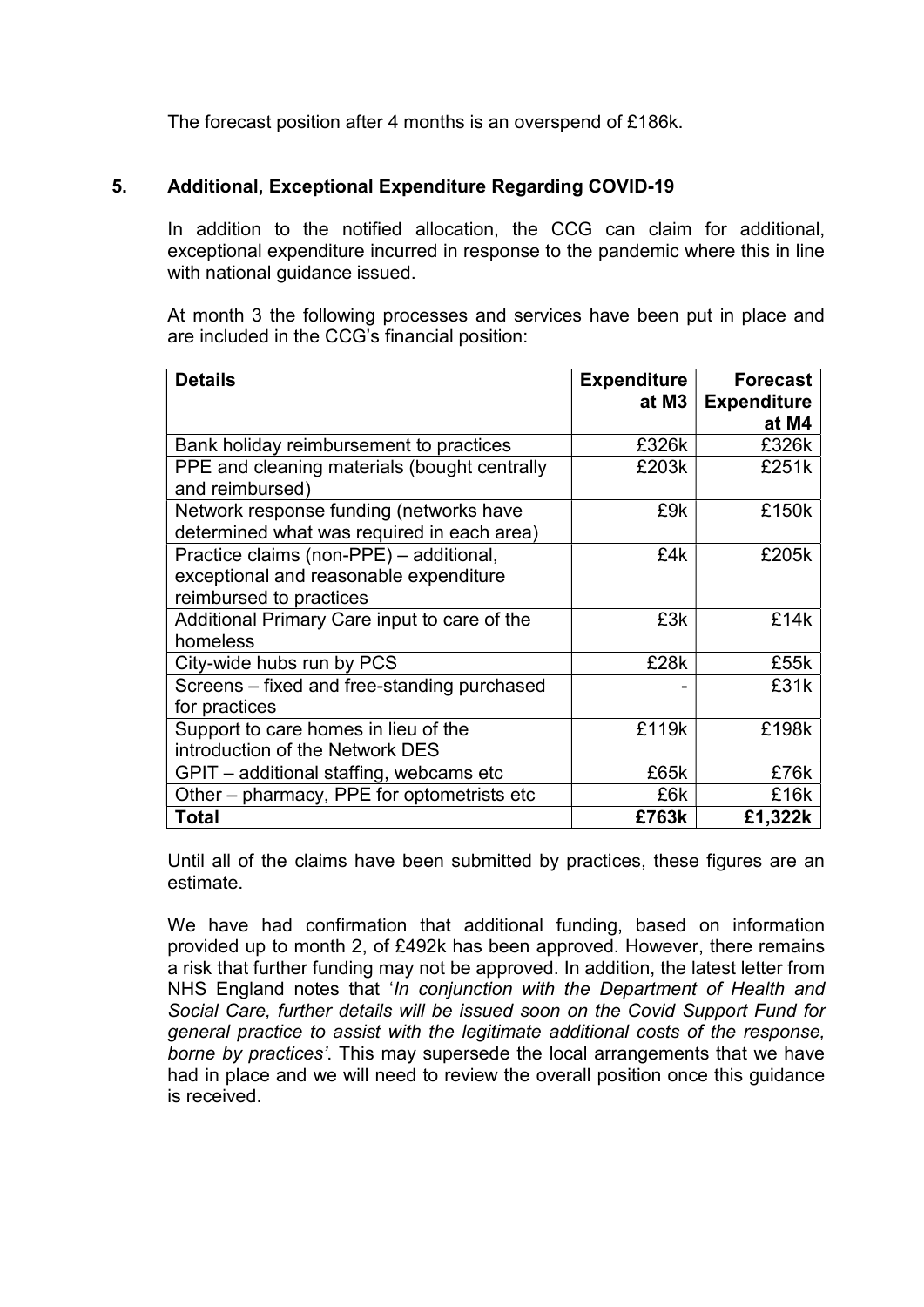#### 6. Recommendation

The Primary Care Commissioning Committee is asked to consider the reported financial position as at month 3.

Paper prepared by: Linda McDermott – Finance Manager On behalf of: Jackie Mills - Director of Finance 10 July 2020